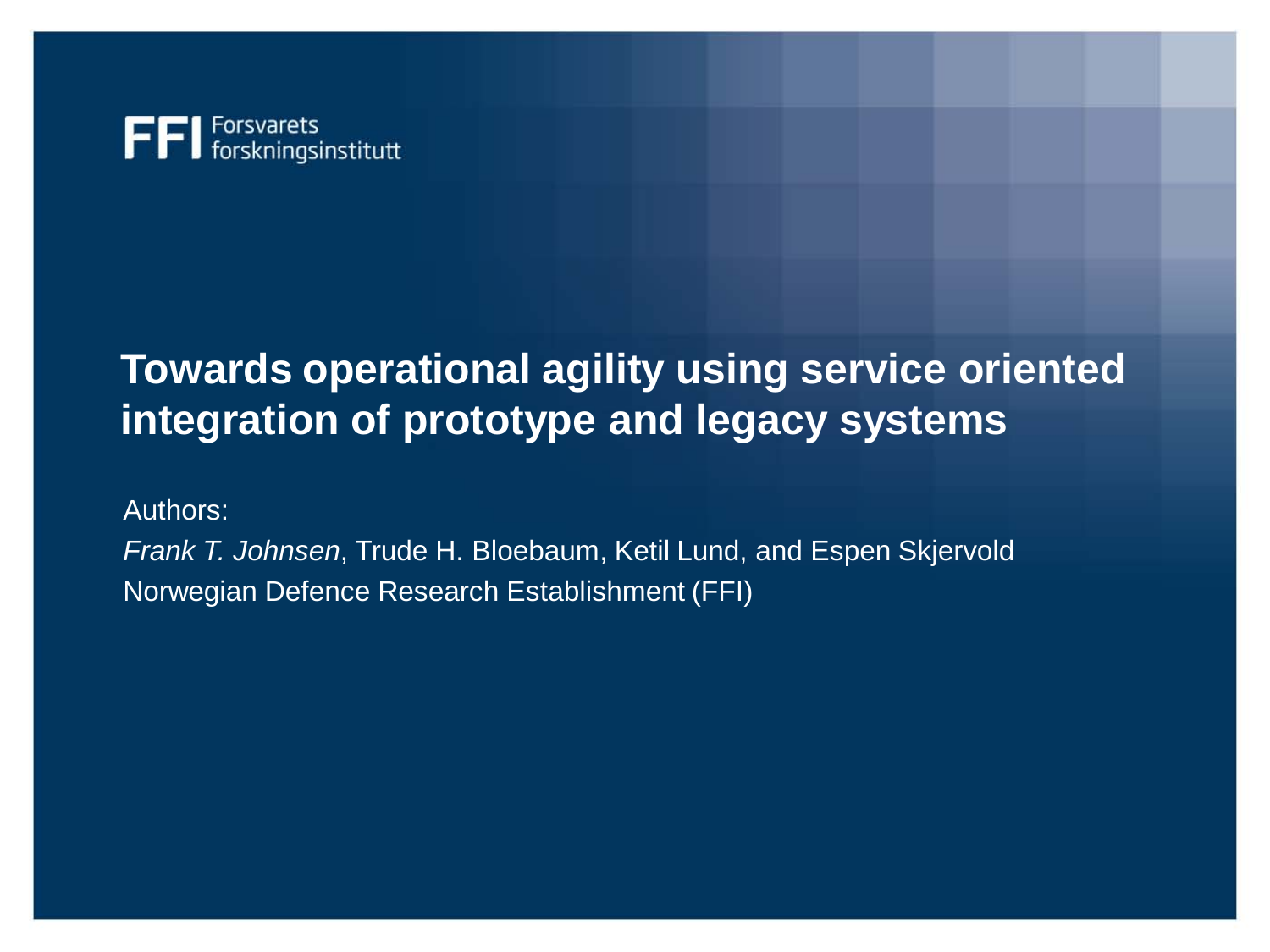### **Outline**

- Motivation / SOA Web services
- Experiment
	- Components
	- Information infrastructure
	- Lessons learned
- Conclusion / future work

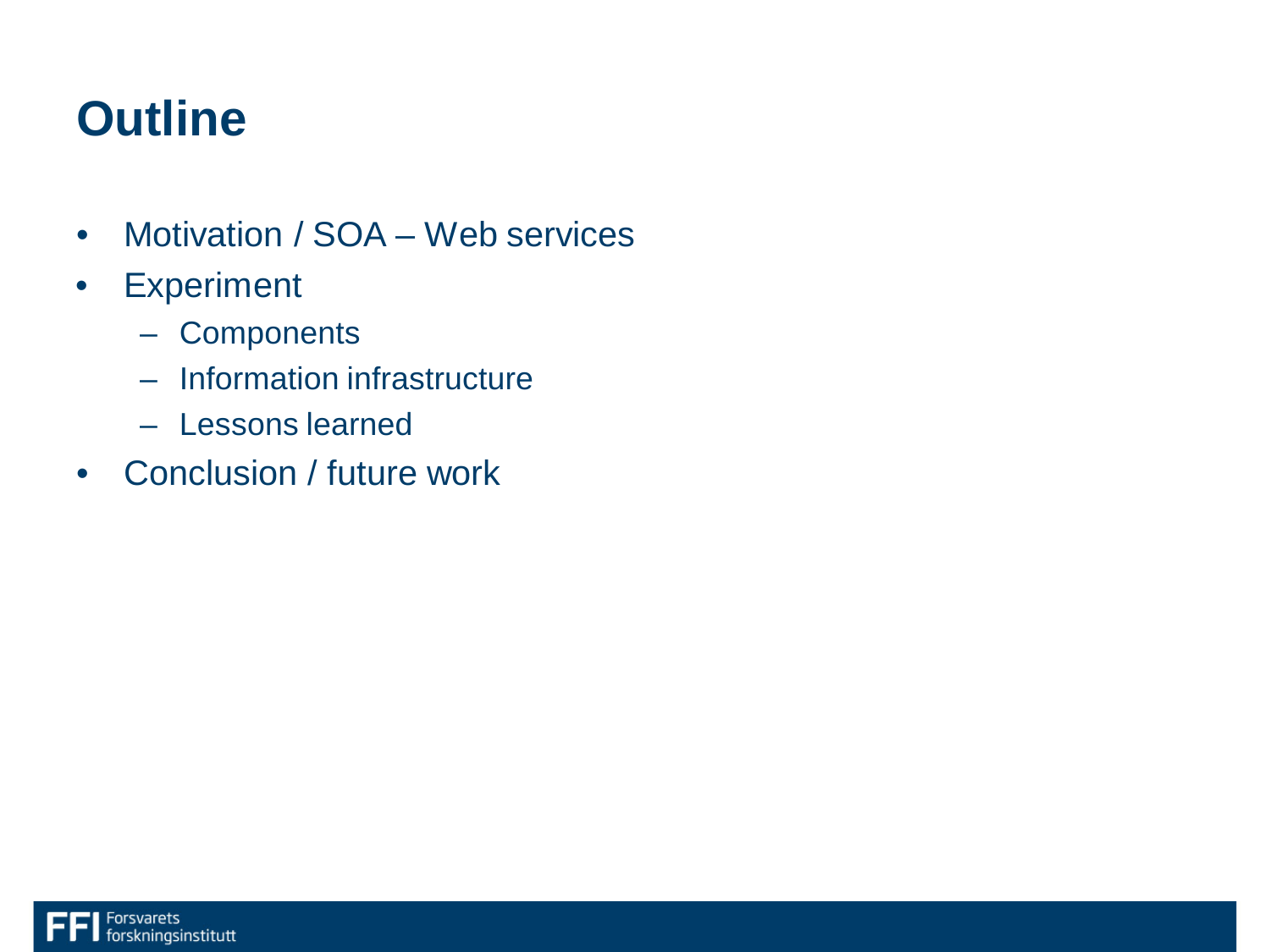#### **Motivation**

- The NATO Network Enabled Capability (NNEC) Feasibility Study
	- Presents a discussion of technology, focusing on the needs of future interoperable military communications.
	- Identifies the Service Oriented Architecture (SOA) concept and Web services technology as the key enablers for NNEC.
- Our focus
	- Interconnecting prototype solutions and legacy systems.
	- Using a combination of established standards and bespoke solutions.
- Our goal
	- To give a practical demonstration of the benefits of service oriented system integration.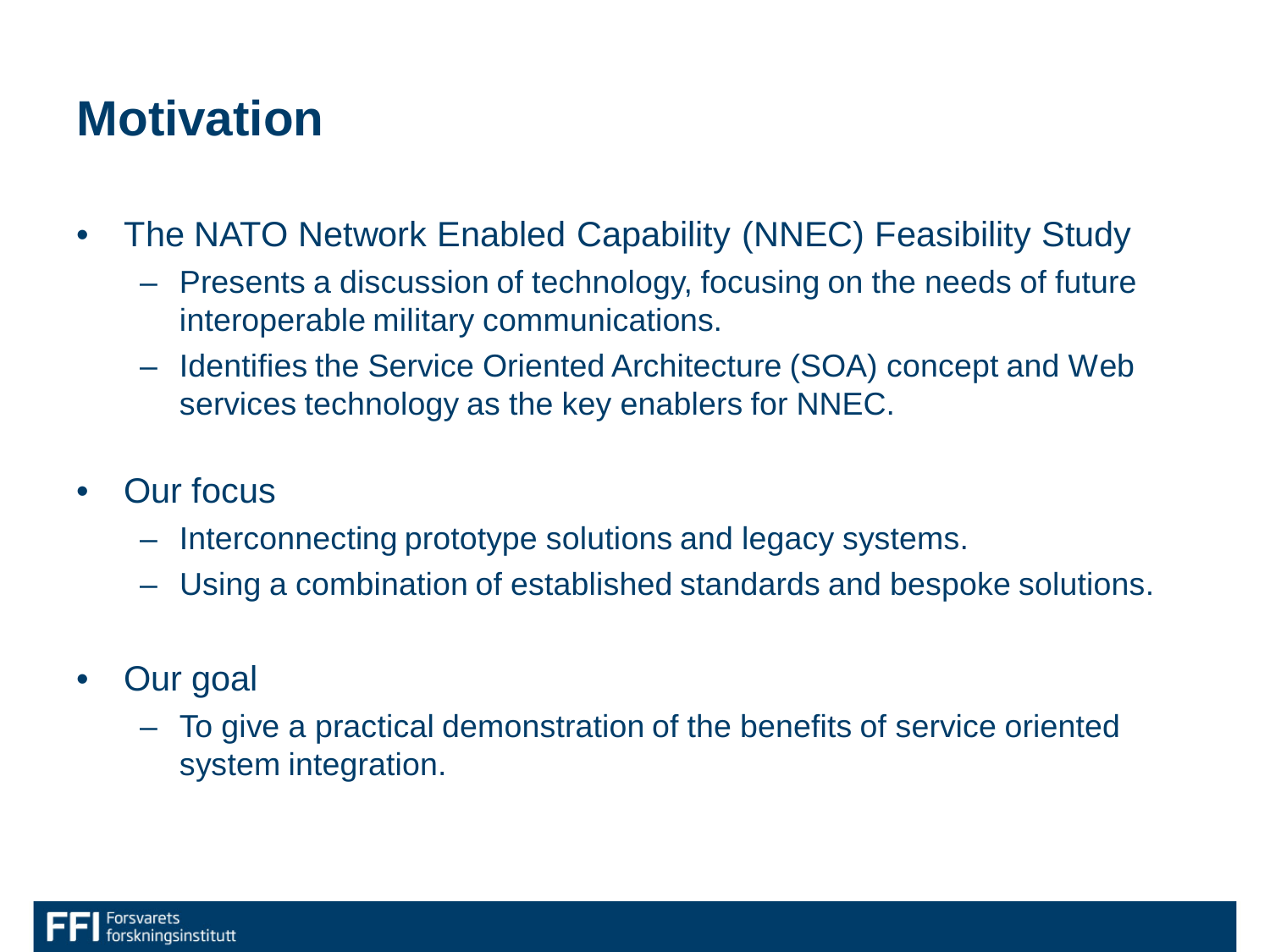# Building services

**kningsinstitutt** 

A service is a mechanism to enable access to resources, using a prescribed interface and is exercised as specified by the service description.

(OASIS: Reference Model for Service Oriented Architecture 1.0 ).



**Gartner** 

Gartner Research "Service-Oriented Architecture Under the Magnifying Glass" by Yefim Natis, Application Integration & Web Service, Summit 2005, April 18-20, 2005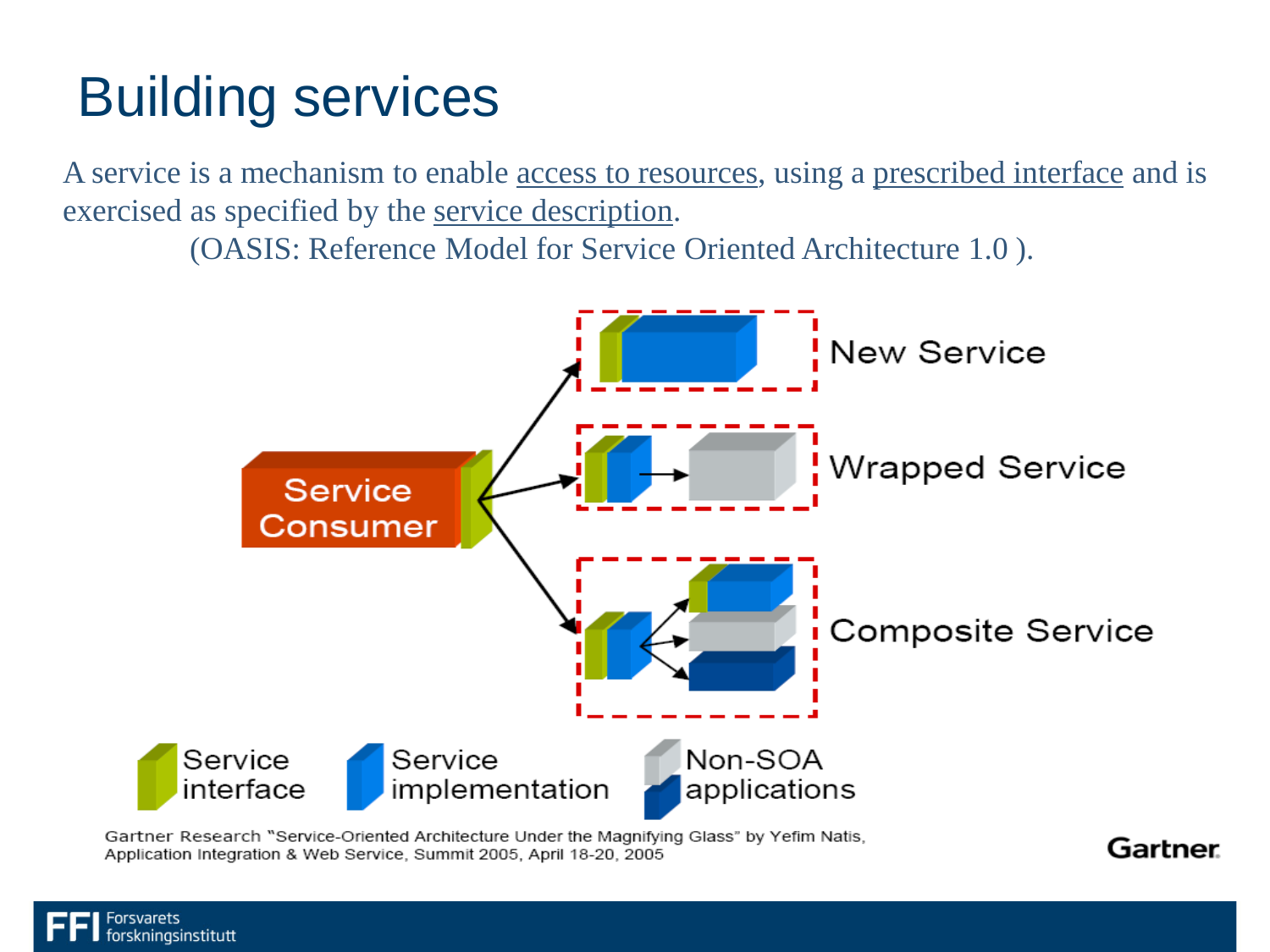#### **Web services: Implementing a SOA**

- The W3C definition of a Web service:
	- "A Web service is a software system designed to support interoperable machine-to-machine interaction over a network. It has an interface described in a machine-processable format (specifically WSDL). Other systems interact with the Web service in a manner prescribed by its description using SOAP-messages, typically conveyed using HTTP with an XML serialization in conjunction with other Web-related standards."
- Thus, we see that there are three central standards:
	- WSDL (service interface)
	- SOAP (messaging)
	- XML (encoding)
- Web services support
	- Synchronous request/response communication.
	- Asynchronous publish/subscribe communication.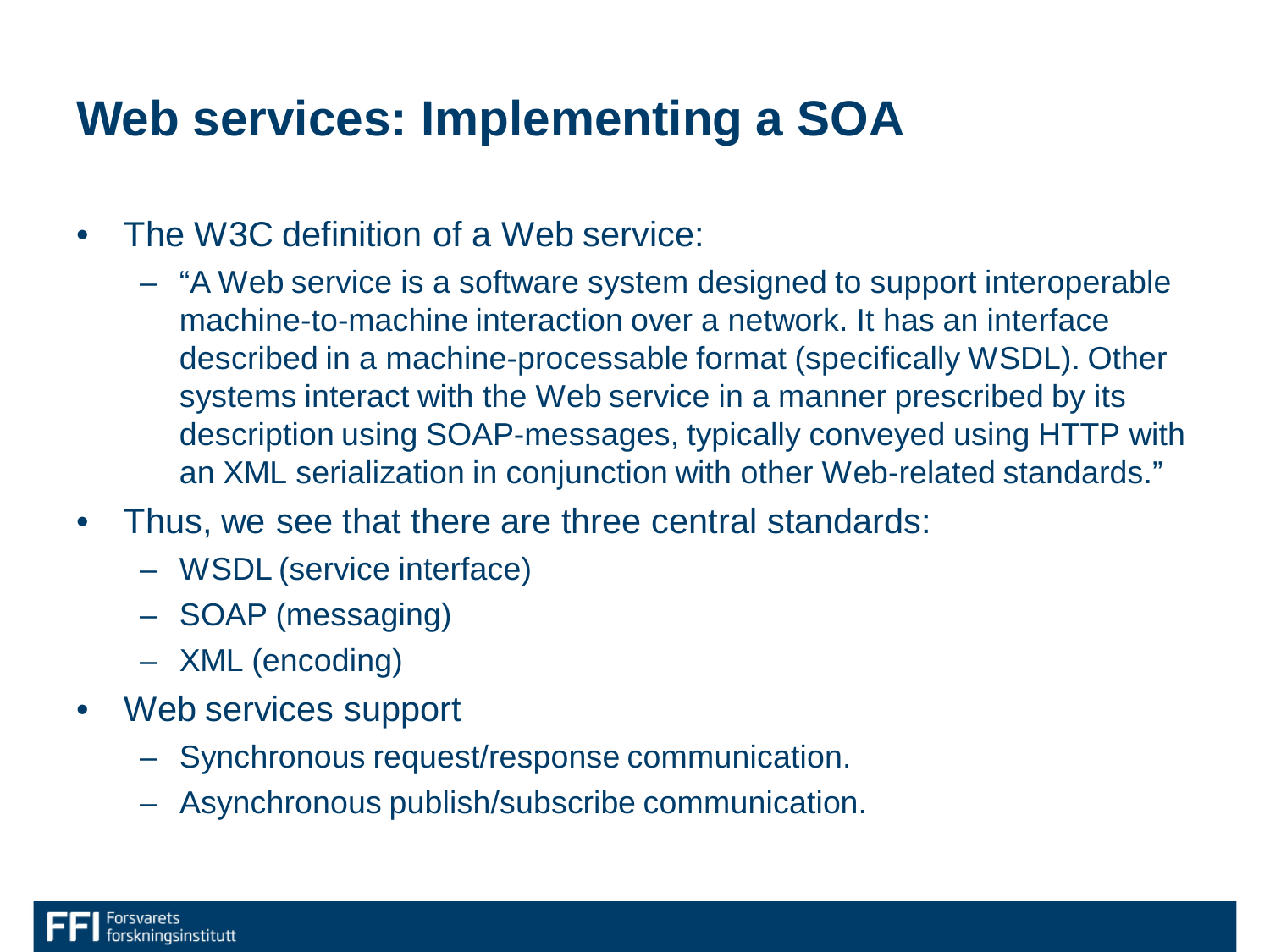## **Communication paradigms**

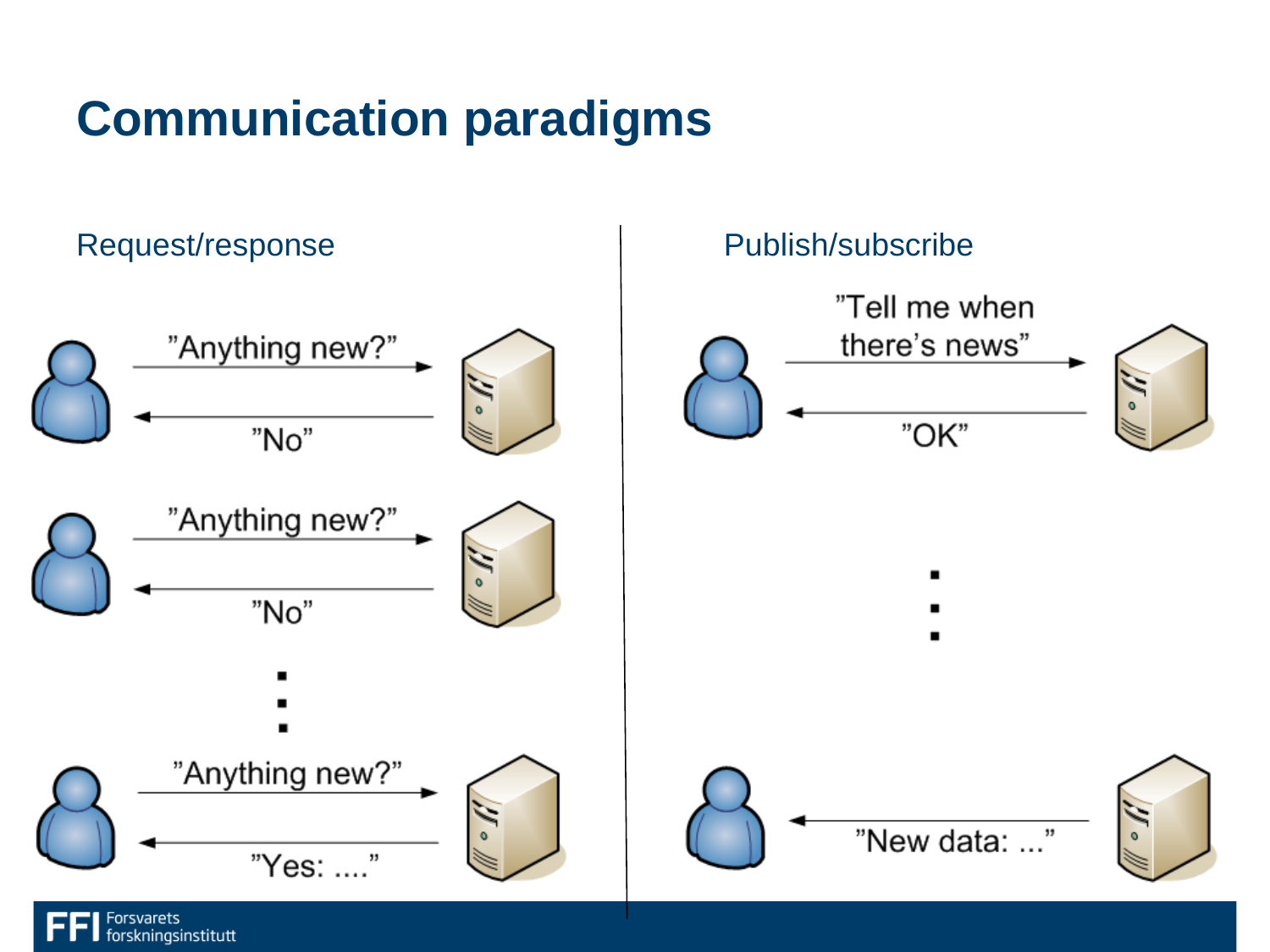#### **Experiment components**

- Two main types of services involved:
	- Core services (infrastructure components)
		- Service discovery, publish/subscribe, mediation, collaboration, etc.
	- Functional services (information services)
		- The functional services were
			- NFFI
			- incident reporting

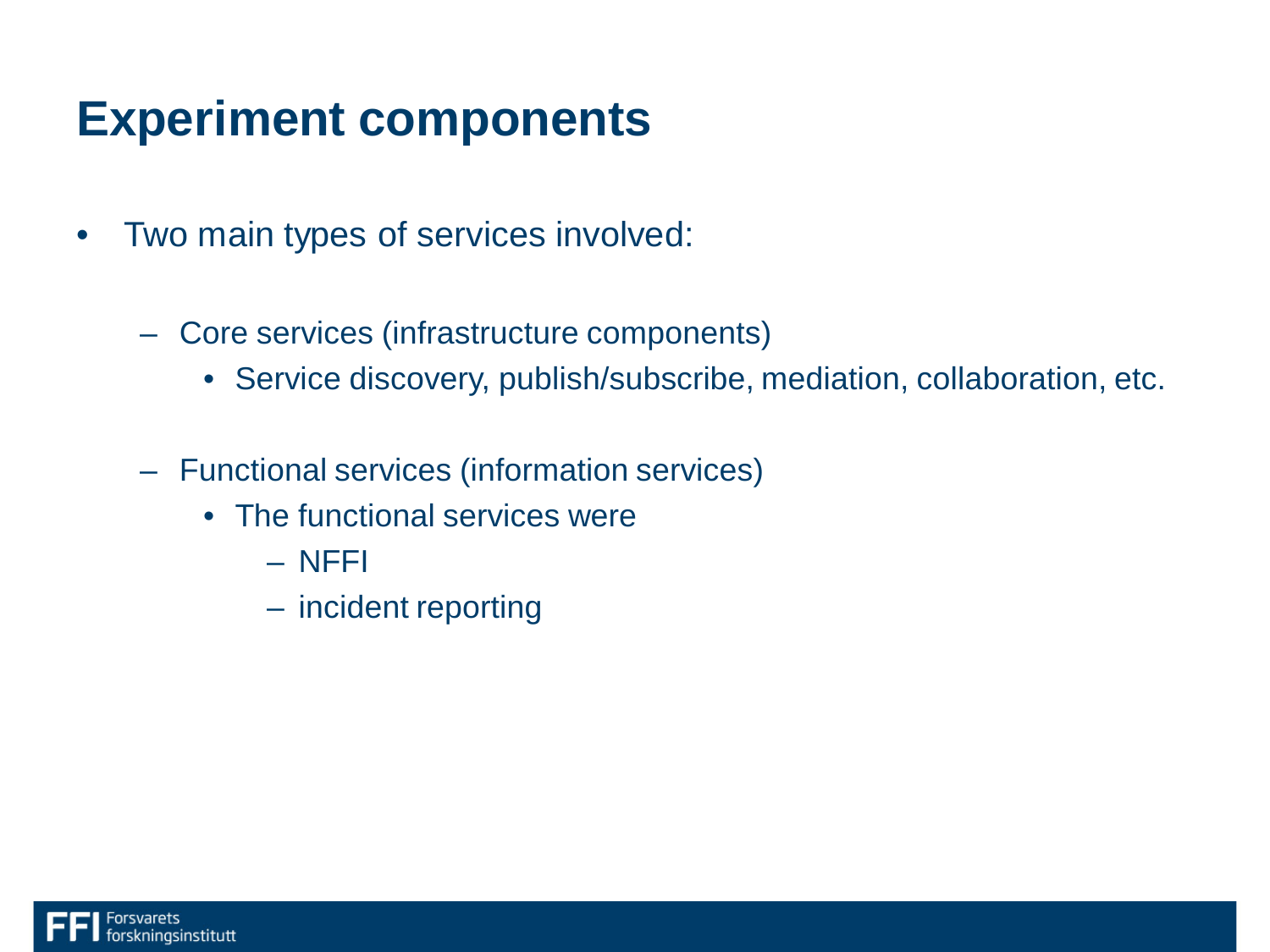#### **Experiment components**



• We leverage existing standards: WS-Notification and WS-Discovery.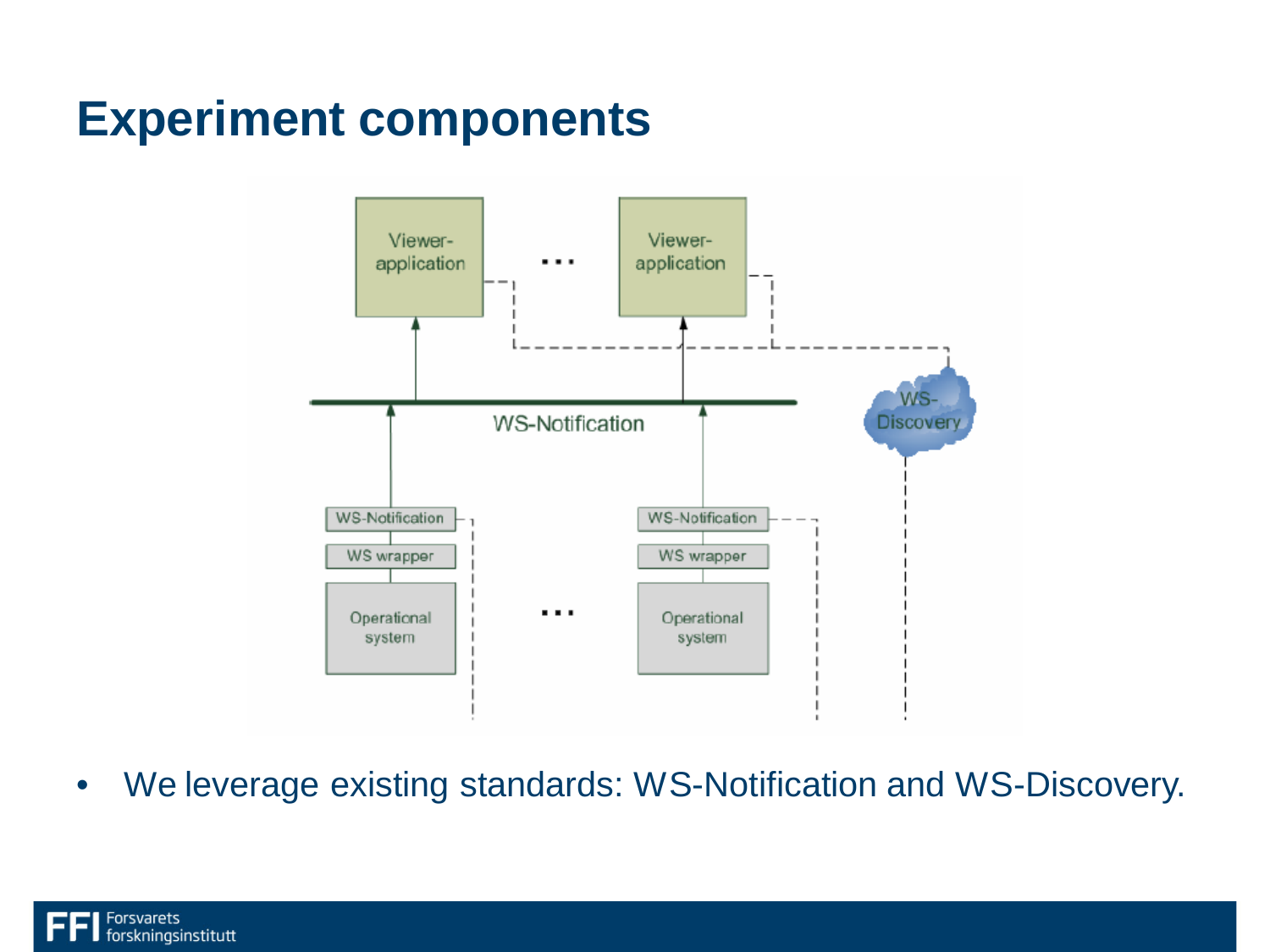### **Experiment component: WS-Notification**

- WS-Notification
	- OASIS standard.
	- There are three parts in the specification:
		- WS-BaseNotification, WS-BrokeredNotification, and WS-Topics.
		- The specifications standardize the syntax and semantics of the message exchanges that establish and manage subscriptions.
- We used a freely available implementation of WS-Notification
	- <http://www.extreme.indiana.edu/xgws/messenger/>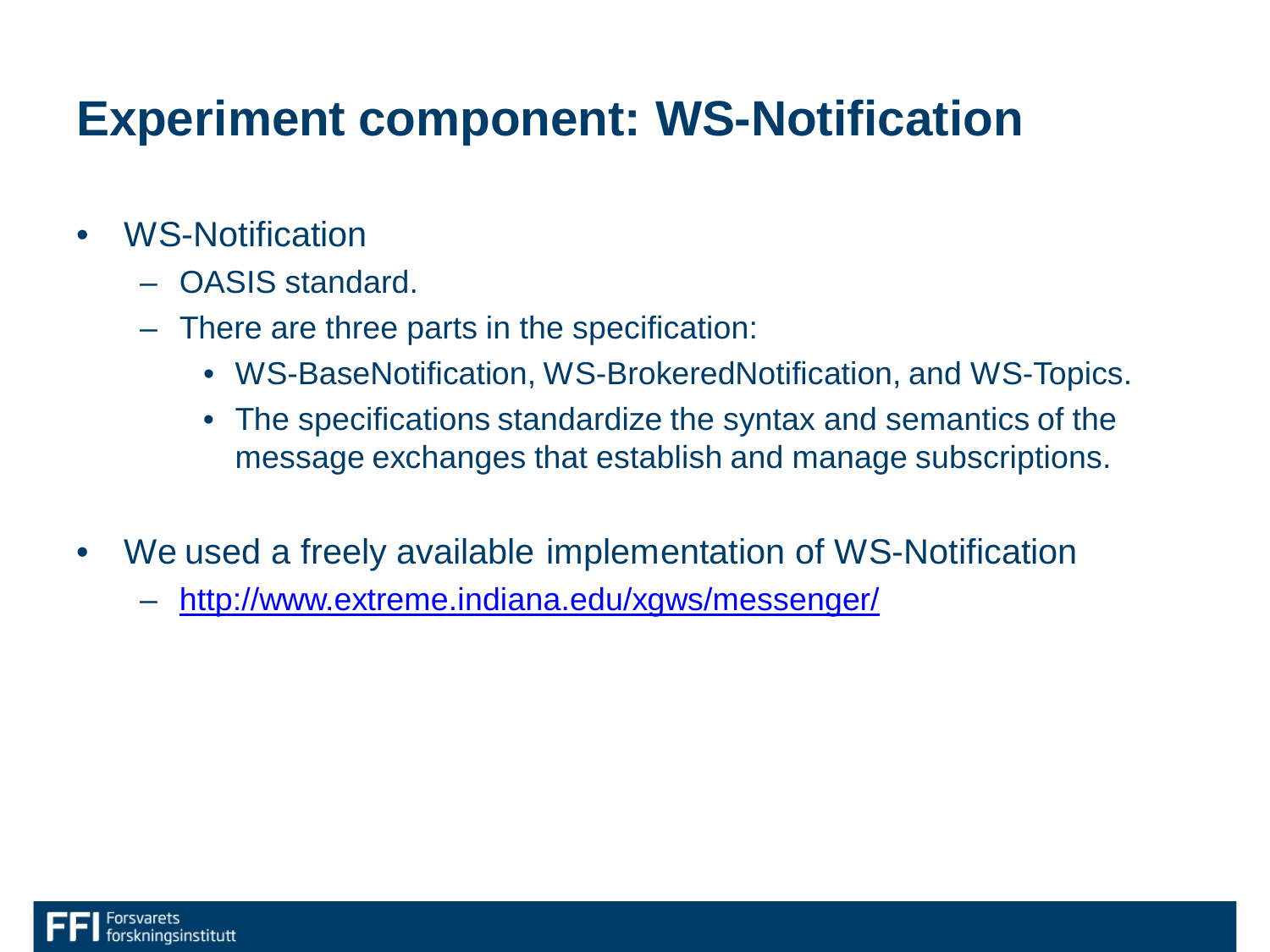### **Experiment component: WS-Discovery**

- WS-Discovery
	- OASIS standard.
	- Builds on the SOAP-over-UDP standard to provide decentralized service discovery.
	- Better suited to dynamic networks than the registries, but requires IP multicast support.
- WS-Discovery generates a lot of network traffic, but the overhead can be reduced by using compression.
	- The implementation is available from
		- <http://code.google.com/p/java-ws-discovery/>
	- In the experiment we used WS-Discovery with EXI compression
		- Described in [Johnsen and Hafsøe, "Adapting WS-Discovery for use in tactical networks", ICCRTS 2011].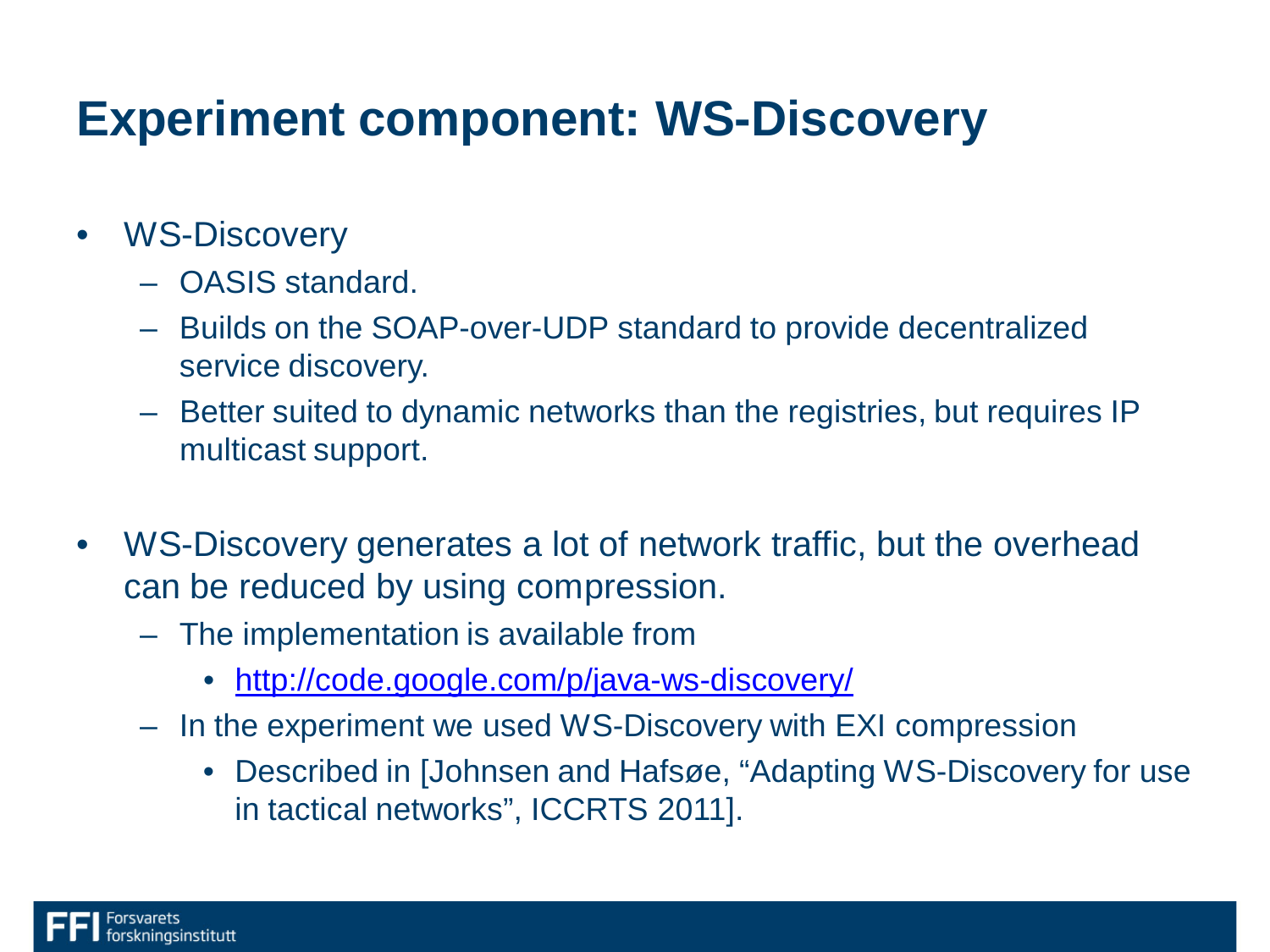#### **Experiment component: SOA viewer**



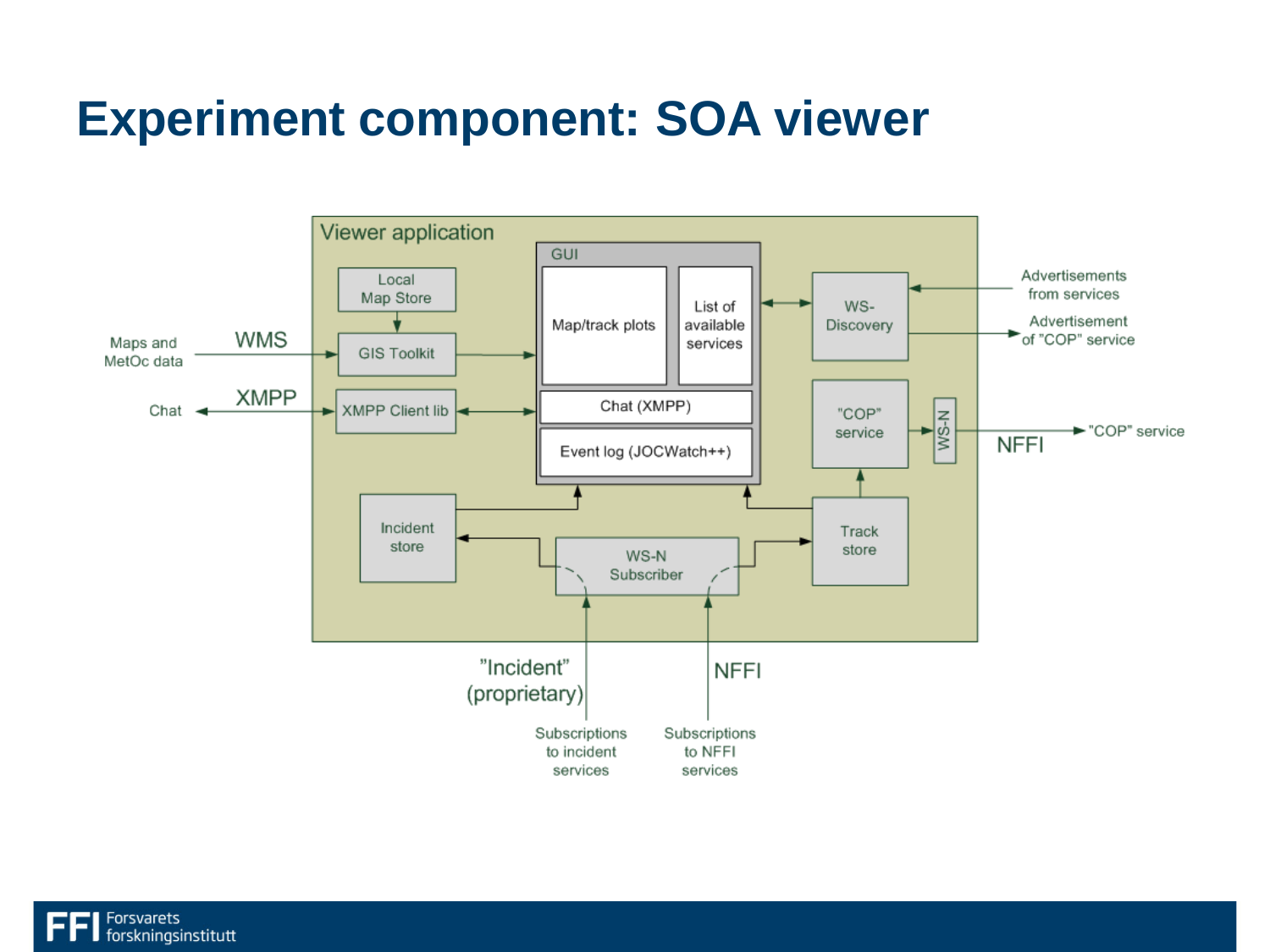#### **Experiment component: Bespoke solutions**

- Delay and Disruption tolerant SOAP Proxy (DSProxy)
	- Developed in-house, provides Web services support across disadvantaged grids.
	- In the experiment we used the DSProxy to run Web services across the MRR VHF radio.
- JBridge
	- Developed in-house for publish/subscribe-enabling request/response services.



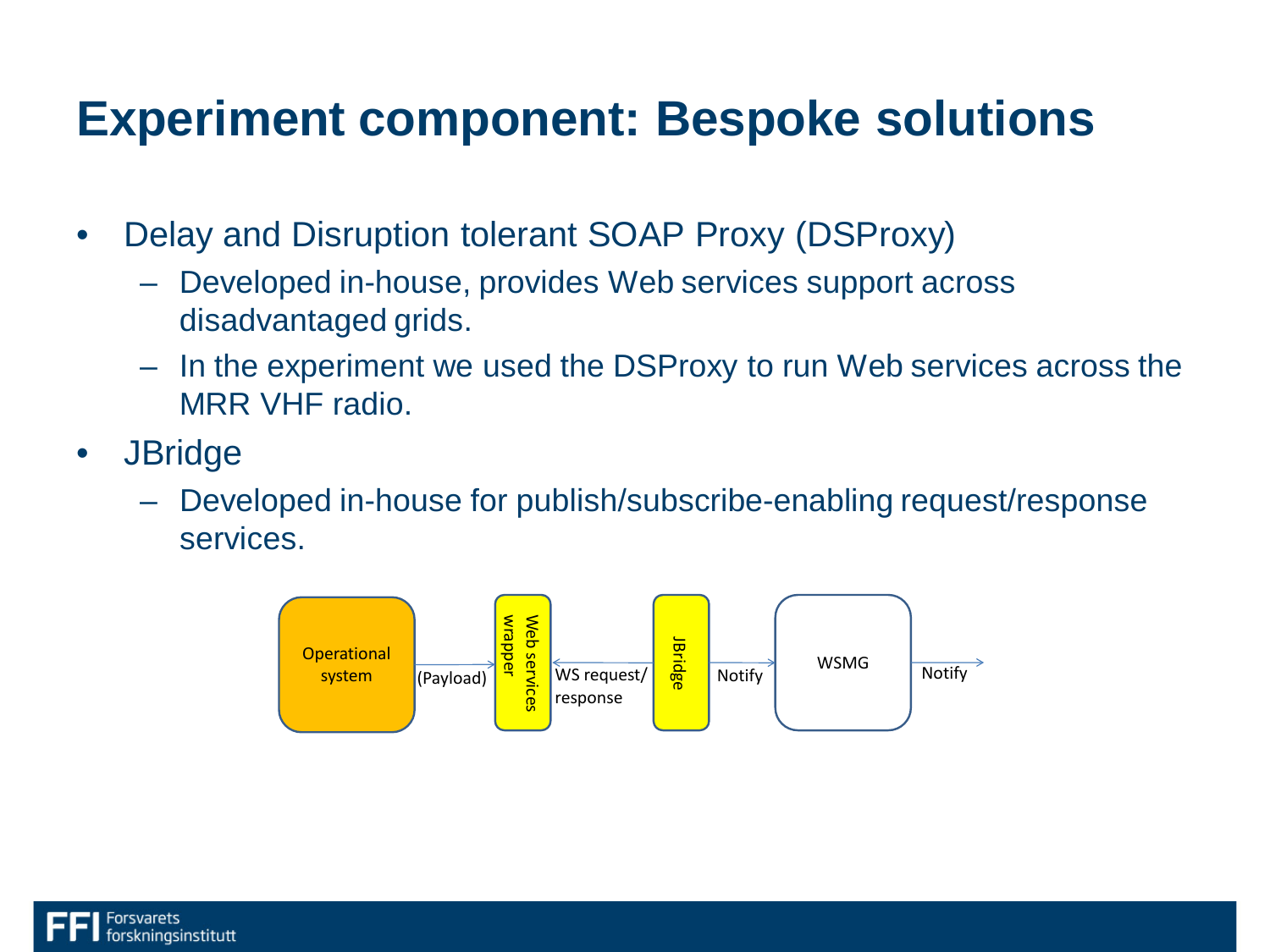#### **Experiment component: Systems**

- Experimental
	- Wireless sensor network
	- Norwegian Modular Network Soldier (NORMANS)
- **Operational** 
	- CRIADS
	- NORCCIS II
	- NIRIS
		- TDL
		- MCCIS
	- CSD
	- FACNAV

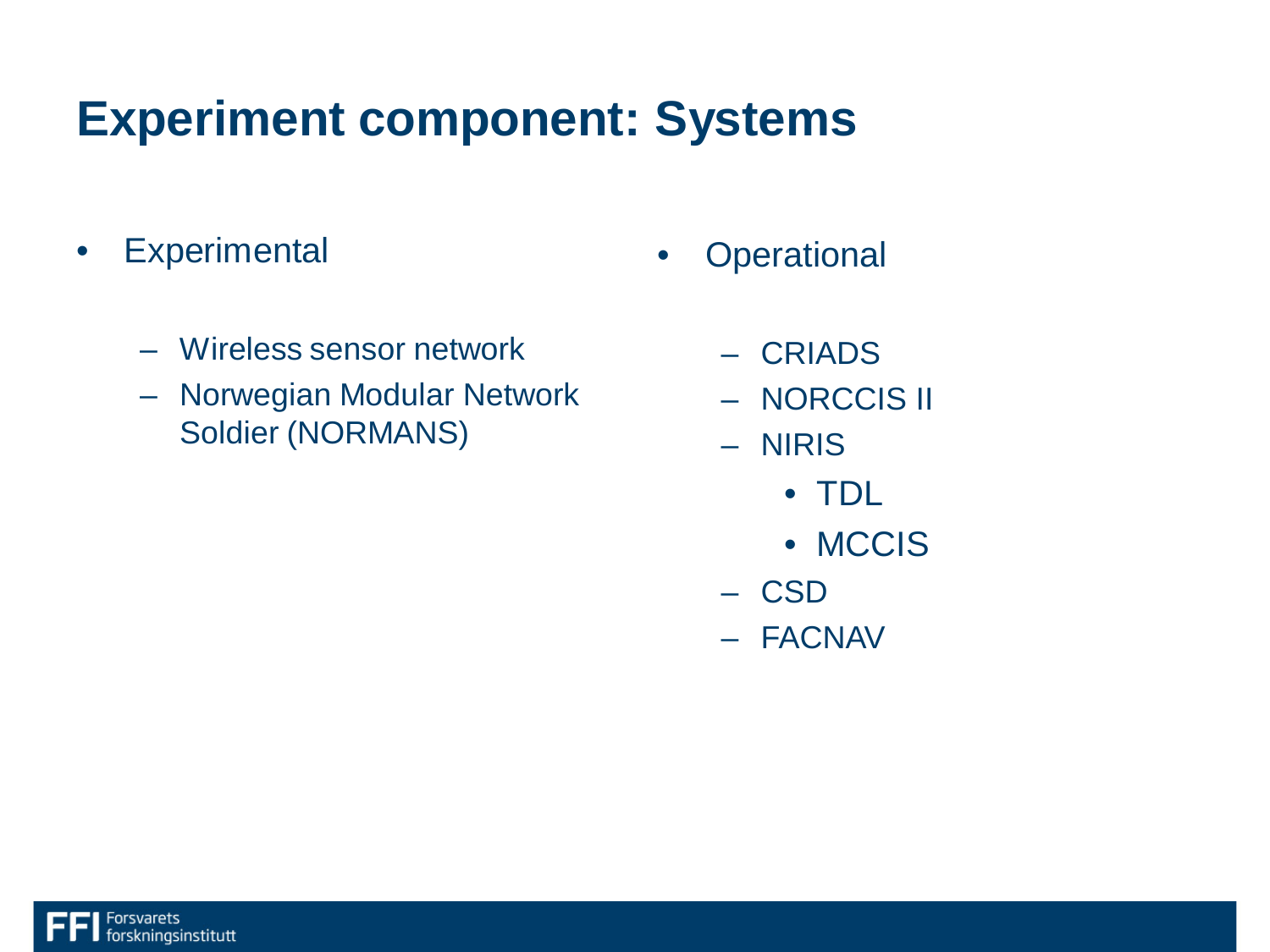#### **Experiment information infrastructure**

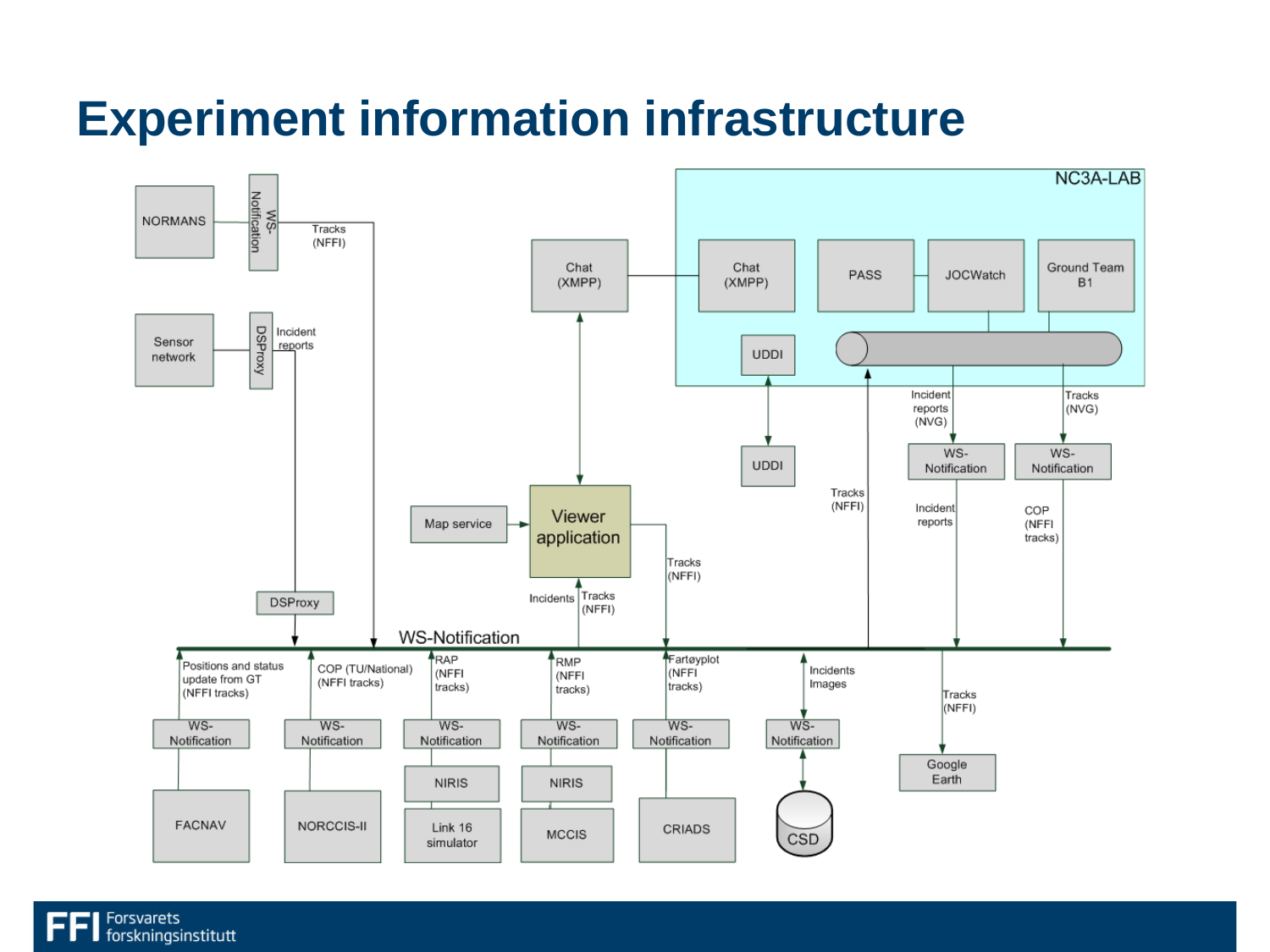#### **SOA viewer screenshot**



Forsvarets<br>forskningsinstitutt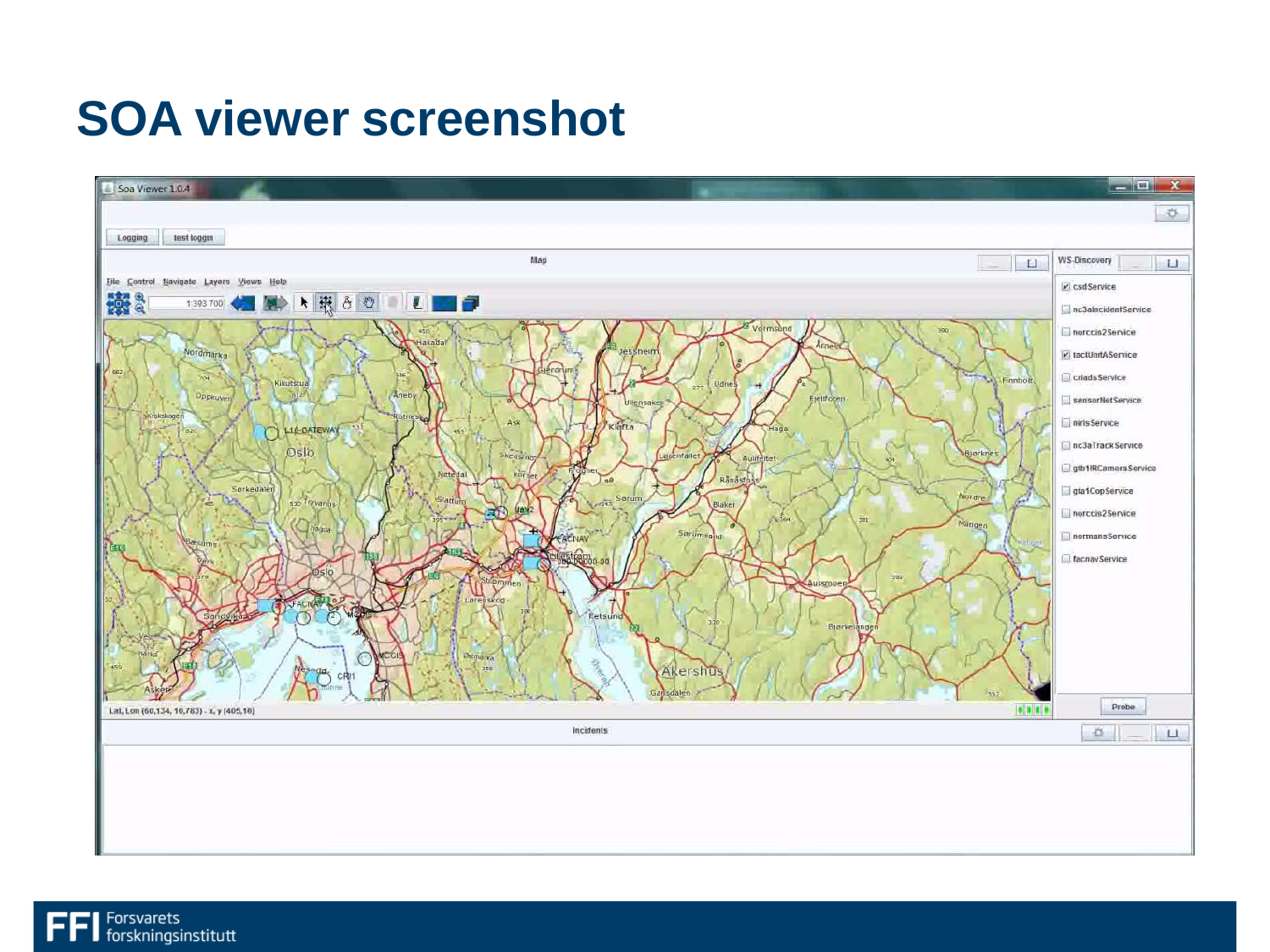#### **Lessons learned: WS-Notification**

- WSMG
	- Academic project, support and further development is uncertain.
	- WSMG displayed shortcomings
		- Added proprietary tags in the notification messages, requires adaption in the receivers.
		- No support for XML in the payload.
		- Unable to deliver any notifications if one subscriber is unavailable.
	- We advise against using it even in a test environment if you need to disseminate XML payloads.
		- Workaround Base64 encode the payload, but that requires adaption in the receivers.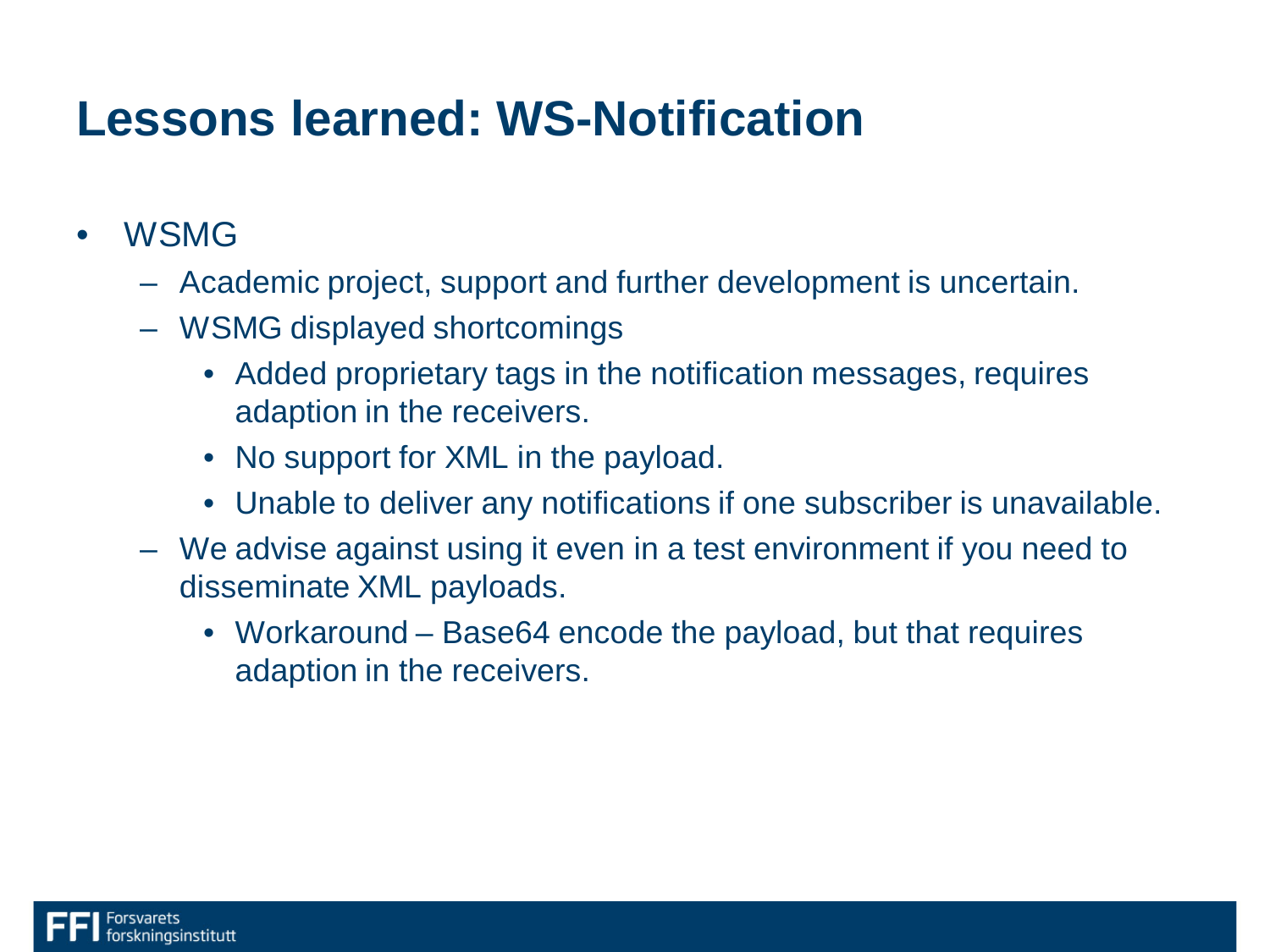#### **Lessons learned: Wrappers, JBridge and DSProxy**

- Wrappers
	- The principle of wrapping existing software with a Web service front-end works very well.
	- The complexity of the wrapper is dependent on the type of connection it has to the actual operational system.
- JBridge
	- A viable approach to publish/subscribe-enable request/response services.
	- This component can be eliminated by integrated publishing functionality directly into the Web services wrapper.
- DSProxy
	- MRR represents a challenge when using Web services due to low bandwidth and high delays.
	- The DSProxy successfully disseminated information from the sensor network across the MRR link.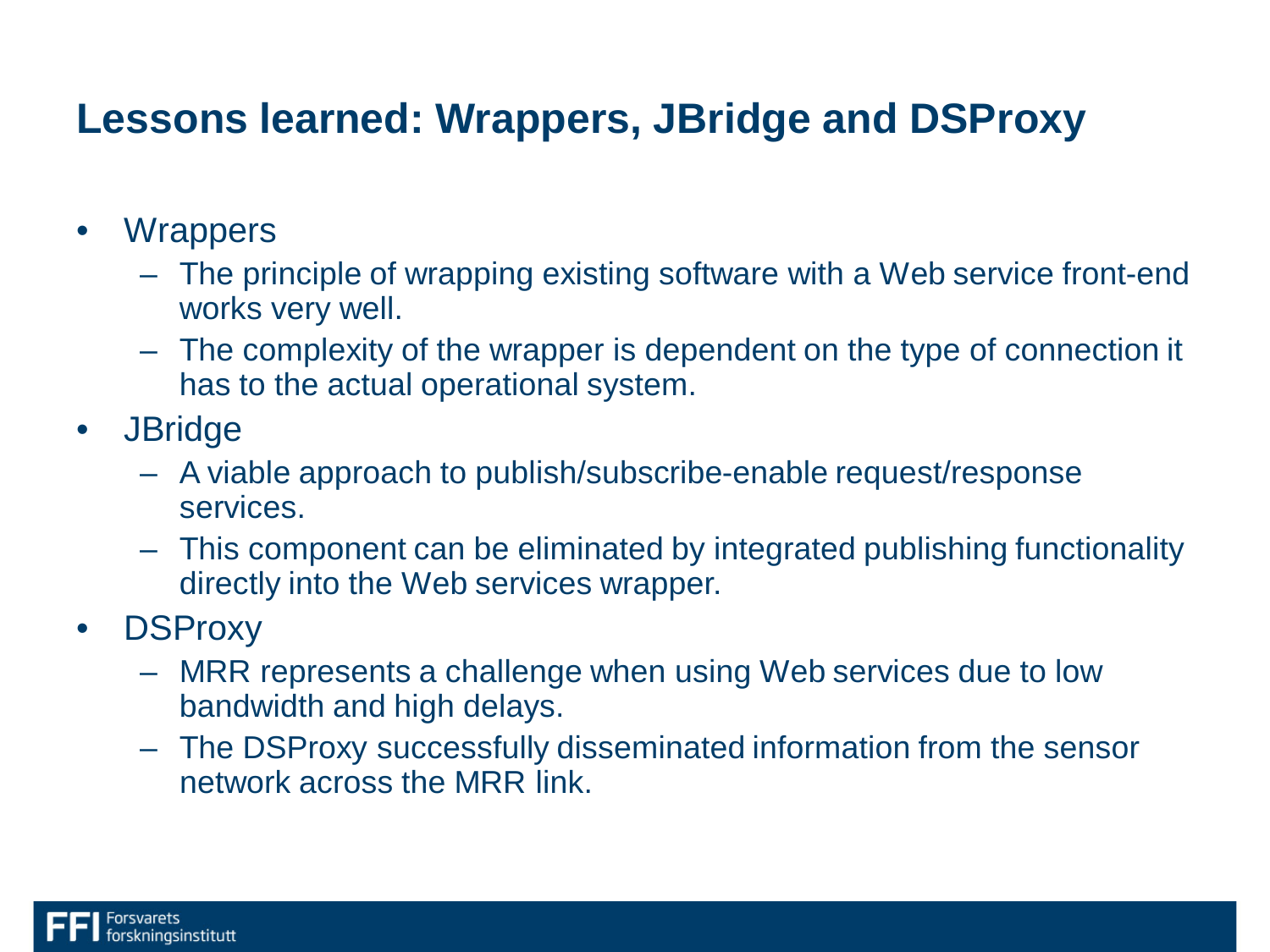#### **Lessons learned: Service discovery**

#### • WS-Discovery

- WS-Discovery works fine over medium bandwidth radios like the Kongsberg WM600, while it is not advisable, even with compression, on radios with very low bandwidth, such as the MRR.
- Provides run-time service discovery and requires IP multicast support.
- A general problem is that seen from a WS-Discovery point of view, all publish/subscribe (WS-Notification) services are equal.
	- Consequently, the information about which topics each service published on had to be distributed beforehand.
- It is clear that when using publish/subscribe for information dissemination, it is necessary to focus on how to search for and discover available topics.
	- Not covered by the standards, requires further research.

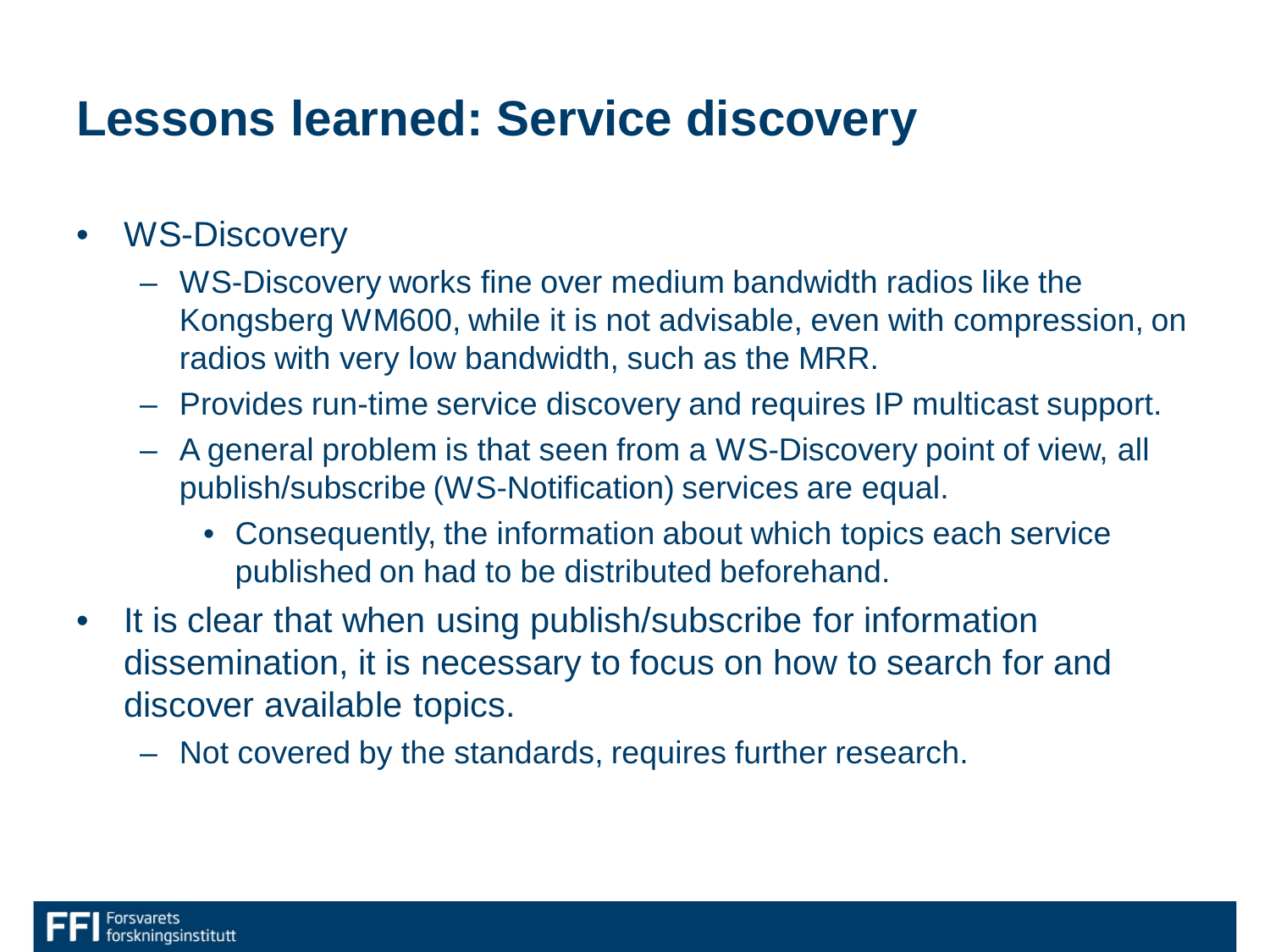#### **Lessons learned: Format translation**

- In the experiment we had to handle a number of different formats coming from the different operational systems.
- A challenge when integrating information from different formats is loss of information.
	- For instance, when translating from NVG to NFFI information is lost.
- Another challenge is lack of information.
	- When translating from OTH gold to NFFI, it is necessary to add information, since OTH gold is a much simpler format.